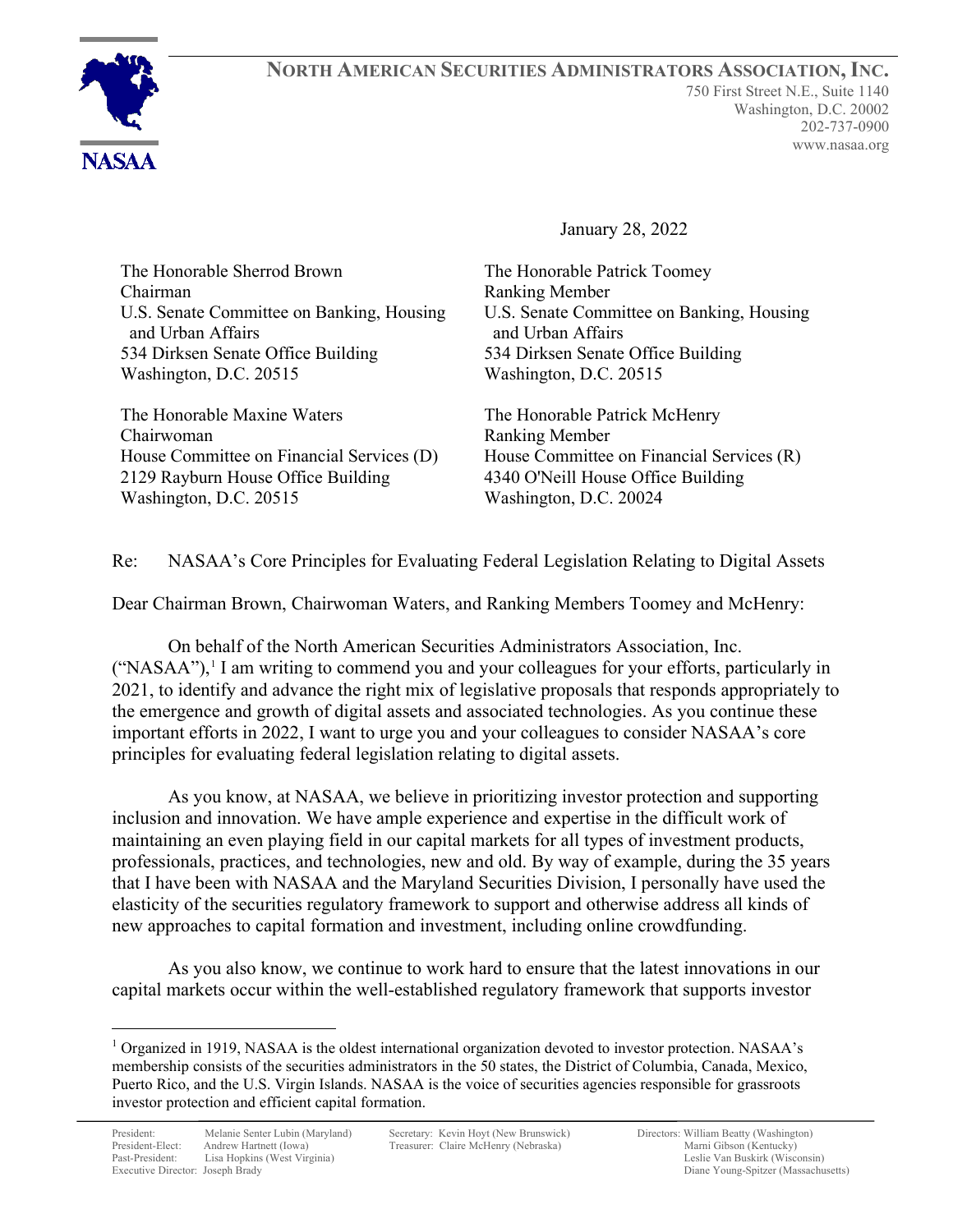protection and capital formation.[2](#page-1-0) Relatedly, we are enclosing a copy of *NASAA's Core Principles for Evaluating Federal Legislation Relating to Digital Assets*. NASAA opposes federal legislation that is inconsistent with these principles and urges Congress to do the same.

Thank you for your time and consideration. Should you have any questions regarding NASAA's principles, please do not hesitate to contact me or Kristen Hutchens, NASAA's Director of Policy and Government Affairs, and Policy Counsel, at [khutchens@nasaa.org.](mailto:khutchens@nasaa.org)

Sincerely,

Welance Sente Lubin

Melanie Senter Lubin NASAA President Maryland Securities Commissioner

Enclosure

<span id="page-1-0"></span><sup>&</sup>lt;sup>2</sup> See, e.g., [NASAA Reveals Top Investor Threats for 2022](https://www.nasaa.org/61477/nasaa-reveals-top-investor-threats-for-2022/?qoid=current-headlines) (Jan. 10, 2022); NASAA Announces Top Investor [Threats for 2021](https://www.nasaa.org/57021/nasaa-announces-top-investor-threats-for-2021/?qoid=newsroom) (Mar. 3, 2021)[; NASAA Announces Speakers and Agenda for 2021 Fintech and Cybersecurity](https://www.nasaa.org/61163/nasaa-announces-speakers-and-agenda-for-2021-fintech-and-cybersecurity-symposium/?qoid=newsroom)  [Symposium](https://www.nasaa.org/61163/nasaa-announces-speakers-and-agenda-for-2021-fintech-and-cybersecurity-symposium/?qoid=newsroom) (Dec. 7, 2021); [NASAA Announces Agenda for Fintech and Cybersecurity Symposium](https://www.nasaa.org/55915/nasaa-announces-agenda-for-fintech-and-cybersecurity-symposium-2/?qoid=newsroom) (Oct. 14, 2020); [NASAA Announces Agenda for Fintech and Cybersecurity Symposium](https://www.nasaa.org/52878/nasaa-announces-agenda-for-fintech-and-cybersecurity-symposium/?qoid=newsroom) (Oct. 4, 2019); [NASAA Updates](https://www.nasaa.org/52027/nasaa-updates-coordinated-crypto-crackdown-2/?qoid=newsroom)  [Coordinated Crypto Crackdown](https://www.nasaa.org/52027/nasaa-updates-coordinated-crypto-crackdown-2/?qoid=newsroom) (Aug. 7, 2019); [NASAA Updates Coordinated Crypto Crackdown](https://www.nasaa.org/45901/nasaa-updates-coordinated-crypto-crackdown/?qoid=newsroom) (Aug. 28, 2018); [NASAA Announces Agenda and Speakers for 2018 Fintech Forum](https://www.nasaa.org/45057/nasaa-announces-agenda-and-speakers-for-2018-fintech-forum/?qoid=newsroom) (May 10, 2018)[; Speakers Announced for](https://www.nasaa.org/44797/speakers-announced-for-nasaa-public-policy-roundtable/?qoid=newsroom)  [NASAA Public Policy Roundtable](https://www.nasaa.org/44797/speakers-announced-for-nasaa-public-policy-roundtable/?qoid=newsroom) (Apr. 9, 2018); [Rise of Fintech Raises New Concerns for Securities Regulators](https://www.nasaa.org/44336/rise-fintech-raises-new-concerns-securities-regulators/?qoid=newsroom) (Feb. 15, 2018). *See also* Amanda Senn, Alabama Securities Commission Chief Deputy Director and NASAA Cybersecurity Committee Chair[, Cybercriminals and Fraudsters: How Bad Actors Are Exploiting the Financial](https://www.nasaa.org/55135/cybercriminals-and-fraudsters-how-bad-actors-are-exploiting-the-financial-system-during-the-covid-19-pandemic/?qoid=testimony)  [System During the COVID-19 Pandemic](https://www.nasaa.org/55135/cybercriminals-and-fraudsters-how-bad-actors-are-exploiting-the-financial-system-during-the-covid-19-pandemic/?qoid=testimony) (June 16, 2020).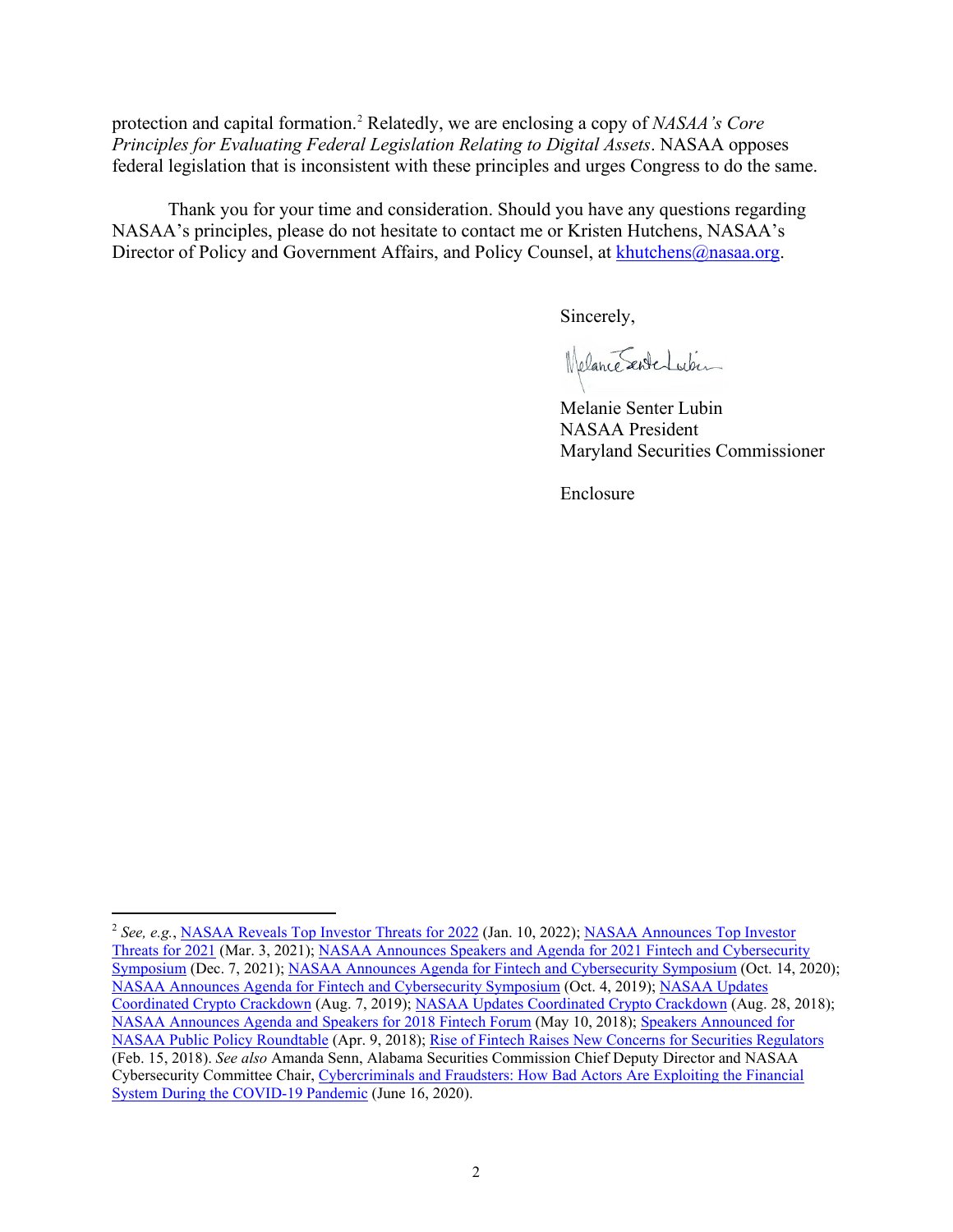

#### **NASAA'S CORE PRINCIPLES FOR EVALUATING FEDERAL LEGISLATION RELATING TO DIGITAL ASSETS**

**Introduction:** For over a century, state securities regulators have been on the frontlines of innovations that have made our capital markets safer, more efficient, and more inclusive. Today, securities regulators continue to work hard to ensure that the latest innovations occur within the well-established regulatory framework for supporting investor protection and responsible capital formation. NASAA, the voice of state securities regulators, is publishing its core principles for evaluating proposed federal legislation relating to digital assets and associated technologies. The principles reflect input from academics, industry representatives, investors, and other stakeholders. NASAA opposes federal legislation that is inconsistent with these principles and urges Congress to do the same.

NASAA's Principles: NASAA supports investor protection, innovation, and inclusion. In our view, policymakers must:

- **Protect investors by encouraging compliance within the existing regulatory framework.** The best path forward is to encourage compliance with existing securities laws and, if needed, engagement with regulators on requests for limited relief. Such engagement would be a fraction of the cost, ultimately born by taxpayers and investors, of legislation that would force regulators to develop new rules, forms, and similar resources exclusively for digital assets.
- **Protect investors and support lasting use of innovations by encouraging registration.** The best way to protect investors and promote innovation is to urge unregistered participants to register themselves and their activities, products, and professionals promptly. Registration triggers processes whereby investors receive important information and regulators can examine activities, entities, products, and professionals for compliance. These processes foster trust, which in turn attracts capital and customers.

 **Protect investors and support innovation by fostering better regulatory coordination.** Regulators, particularly state securities regulators, the SEC, and the CFTC, communicate about and agree on many issues. However, more can be done on that front. Federal agencies, including the SEC, CFTC, and GAO,

#### **NASAA 2021-2022**

#### *Board of Directors:*

William Beatty, WA Andrew Hartnet, IA Lisa Hopkins, WV Kevin Hoyt, New Brunswick Claire McHenry, NE Marni Rock Gibson, KY Melanie Senter Lubin, MD Leslie Van Buskirk, WI Diane Young-Spitzer, MA Joseph Brady, NASAA Ex Officio

#### *Federal Legislation Committee:*

 Elyse Alexander, MA William Beatty, WA Will Brainard, IN Justin Burse, KY Drew Compton, MS Jeremy Eiden, MN Andrew Hartnet, IA Lisa Hopkins, WV Travis Iles, TX Claire McHenry, NE Melanie Senter Lubin, MD Leslie Van Buskirk, WI

#### **Contact Us**

Kristen Hutchens NASAA Policy & Government Affairs [khutchens@nasaa.org](mailto:khutchens@nasaa.org)

**Learn More** Explainer: pp. 2-3

NASAA Resources: p. 3

must seek input from state securities regulators before issuing reports, especially reports to Congress. Working groups, task forces, and similar bodies must include state securities regulators.

 **Support inclusion and protect investors by encouraging informed, goal-oriented investment decision-making.**  Regulators must continue to expand awareness of our capital markets among people of all ages and backgrounds, ensure disclosures and educational resources are available, and encourage investors to take the time to understand investments and their risks. Speculative or impulse investing, particularly when it poses excessive financial risk to the investor in the short term, can have devastating consequences.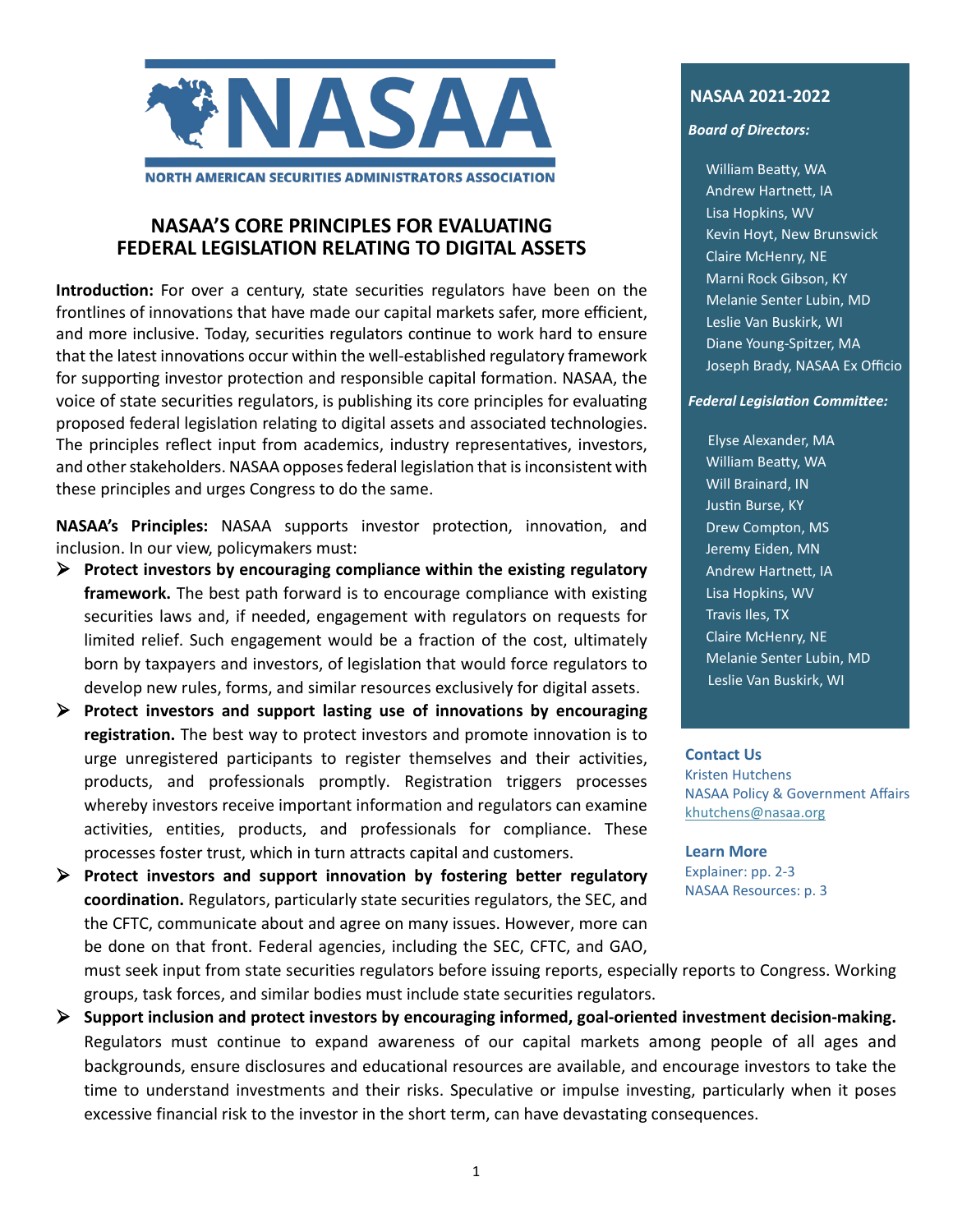# **NASAA's Core Principles for Evaluating Federal Legislation Relating to Digital Assets**

### Protect investors by encouraging compliance within the existing regulatory framework.

- $\triangleright$  The securities regulatory framework in the United States has long facilitated innovation. Examples include changes in investment products, communication platforms, and business models that governments, businesses, and people have used and, in many cases, still use.
- $\triangleright$  The best path forward is to encourage compliance with existing securities laws and, if needed, engagement with regulators on



- $\triangleright$  No compelling reason exists that would justify Congress injecting more complexity into the regulatory compliance and examination processes, particularly when existing legal terms (for example, investment contract) are applicable. Ultimately, taxpayers and investors would bear the costs of unnecessary changes.
- $\triangleright$  Adopting legislation with new legal terms exclusively for digital assets and associated activities, platforms, and professionals would necessitate the preparation of new rules, forms, and other resources, which in turn would necessitate the preparation of new policies and procedures by regulated entities and professionals. Additionally, new statutory terms would trigger significant work for professionals focused on investor education.
- $\triangleright$  Regulators are skilled at making appropriate adjustments to the securities regulatory framework by, for example, creating or updating existing rules and forms.

### **Protect investors and support lasting use of innovations by encouraging registration.**

 $\triangleright$  Encouraging registration is the single most effective way for Congress to protect investors and promote innovation. Unregistered participants must register themselves and their activities, products, and professionals as promptly as possible with the appropriate state and federal regulators. Registration triggers two important processes. First, as a result of registration, investors receive important disclosure information, including conflicts, fees, and risks.



Second, regulators can examine activities, entities, products, and professionals for compliance. These processes foster trust, which in turn attracts capital and consumers.

- $\triangleright$  New regulatory bodies, such as a self-regulatory organization (SRO) exclusive to digital assets and digital assets participants, are unnecessary. The existing regulatory framework includes state and federal agencies and other organizations with significant experience and expertise relevant to digital assets. In the case of state securities regulators, NASAA and many of its members have made considerable investments in investor, industry, and regulator resources to address the emergence and growth of the digital assets industry.
- $\triangleright$  SROs typically fund themselves through income sources such as membership fees and data subscriptions. Inevitably, the SRO and its members would share or pass on their expenses to third parties such as peer regulators and investors.